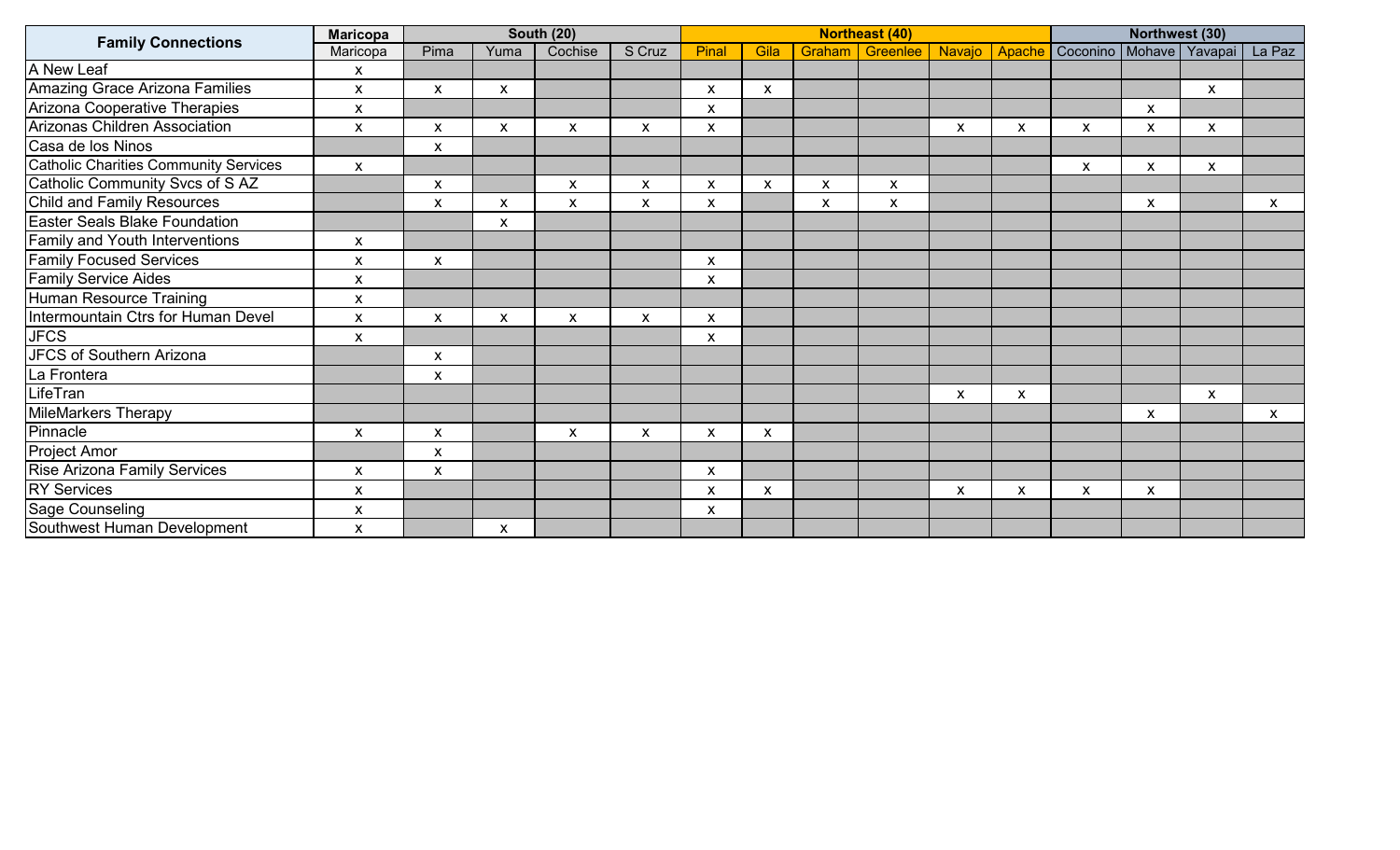| <b>SENSE</b>                          | <b>Maricopa</b> |           |        | <b>South (20)</b> |        | <b>Northeast (40)</b> |           |  |                               |           |        | Northwest (30)    |           |         |           |
|---------------------------------------|-----------------|-----------|--------|-------------------|--------|-----------------------|-----------|--|-------------------------------|-----------|--------|-------------------|-----------|---------|-----------|
|                                       | Maricopa        | Pima      | Yuma   | Cochise           | S Cruz | Pinal                 | Gila      |  | <b>Graham</b> Greenlee Navajo |           | Apache | Coconino   Mohave |           | Yavapai | La Paz    |
| Arizona's Children Association        |                 |           |        |                   |        | $\lambda$             |           |  |                               | $\lambda$ | ⋏      | ́                 |           |         |           |
| Casa de los Ninos                     |                 | $\lambda$ |        |                   |        |                       |           |  |                               |           |        |                   |           |         |           |
| Catholic Charities Community Services |                 |           |        |                   |        |                       |           |  |                               |           |        | $\lambda$         | $\lambda$ |         |           |
| Catholic Community Svcs of SAZ        |                 |           |        | $\lambda$         |        | $\lambda$             | $\lambda$ |  |                               |           |        |                   |           |         |           |
| Easter Seals Blake Foundation         |                 |           | $\sim$ |                   |        |                       |           |  |                               |           |        |                   |           |         |           |
| <b>Family Service Aides</b>           |                 |           |        |                   |        |                       |           |  |                               |           |        |                   |           |         |           |
| Human Resource Training               |                 |           |        |                   |        |                       |           |  |                               |           |        |                   |           |         |           |
| <b>JFCS</b>                           | $\lambda$       |           |        |                   |        | X                     |           |  |                               |           |        |                   |           |         |           |
| <b>MileMarkers Therapy</b>            |                 |           |        |                   |        |                       |           |  |                               |           |        |                   | X         |         | $\lambda$ |
| Rise Arizona Family Services          |                 |           |        |                   |        |                       |           |  |                               |           |        |                   |           |         |           |
| Sage Counseling                       |                 |           |        |                   |        | x                     |           |  |                               |           |        |                   |           |         |           |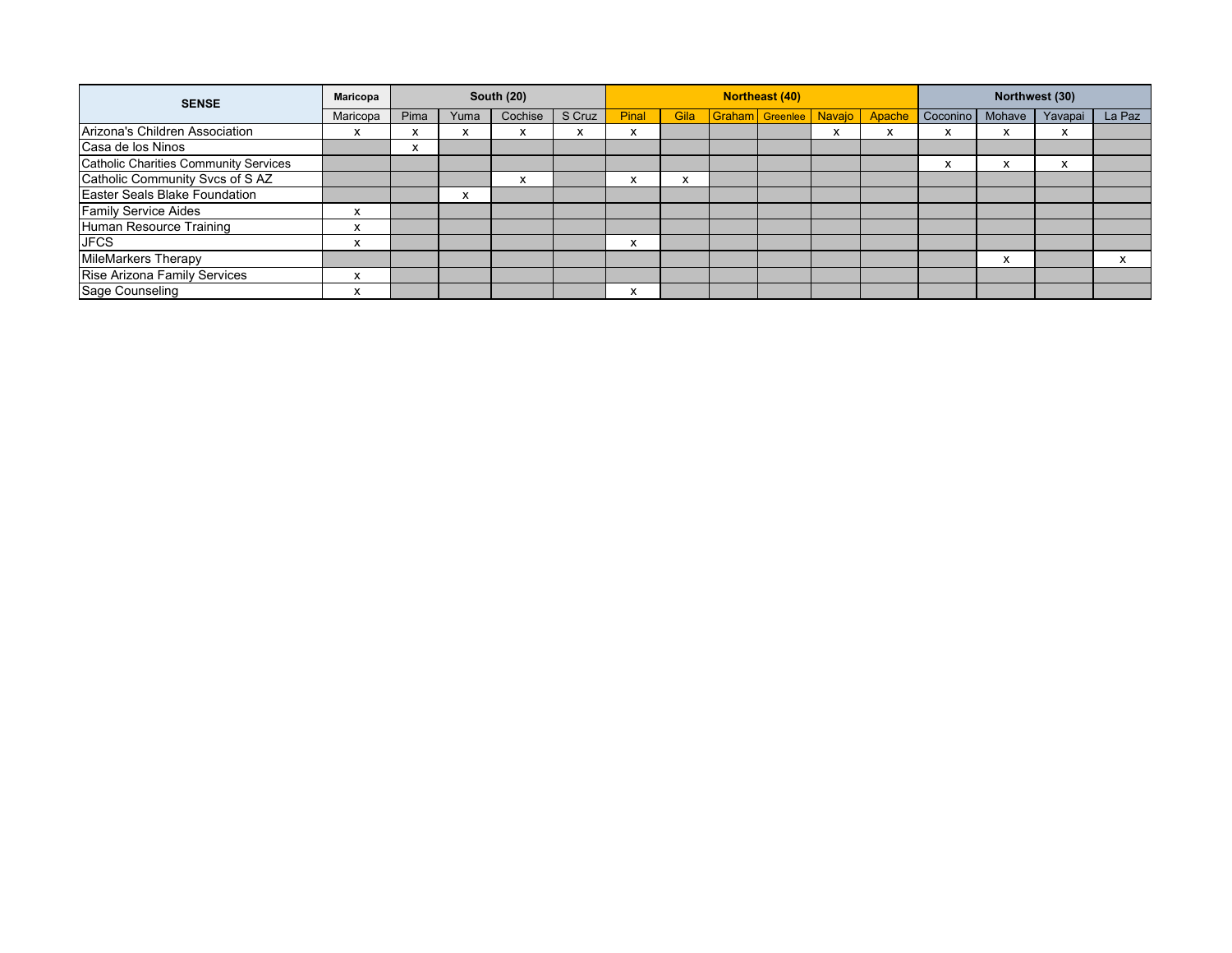| <b>Nurturing Parenting</b>            | <b>Maricopa</b>    |                           |      | <b>South (20)</b>         |        | <b>Northeast (40)</b> |              |        |          |        |        | Northwest (30)     |                    |                    |        |
|---------------------------------------|--------------------|---------------------------|------|---------------------------|--------|-----------------------|--------------|--------|----------|--------|--------|--------------------|--------------------|--------------------|--------|
|                                       | Maricopa           | Pima                      | Yuma | Cochise                   | S Cruz | Pinal                 | Gila         | Graham | Greenlee | Navajo | Apache | Coconino           | Mohave             | Yavapai            | La Paz |
| A New Leaf                            | X                  |                           |      |                           |        |                       |              |        |          |        |        |                    |                    |                    |        |
| Arizona Childrens Association         | X                  | X                         | X    | X                         |        | X                     |              | X      | X        | X      | X      | X                  | $\pmb{\mathsf{X}}$ | X                  |        |
| Arizona Cooperative Therapies         | X                  |                           |      |                           |        | X                     |              |        |          |        |        |                    | X                  |                    |        |
| Casa de los Ninos                     |                    | $\pmb{\times}$            |      |                           |        |                       |              |        |          |        |        |                    |                    |                    |        |
| Catholic Charities Community Services | $\pmb{\mathsf{X}}$ |                           |      |                           |        |                       |              |        |          |        |        | $\pmb{\mathsf{X}}$ | $\pmb{\times}$     | $\pmb{\mathsf{X}}$ |        |
| Catholic Community Svcs of SAZ        |                    | X                         |      | X                         | X      | X                     | $\mathsf{x}$ | X      | X        |        |        |                    |                    |                    |        |
| <b>Child &amp; Family Resources</b>   |                    | $\boldsymbol{\mathsf{X}}$ | X    | X                         | X      | X                     |              | X      | X        |        |        |                    | X                  |                    | X      |
| <b>Family and Youth Interventions</b> | X                  |                           |      |                           |        | X                     |              |        |          |        |        |                    |                    |                    |        |
| <b>Family Involvement Center</b>      | X                  |                           |      |                           |        |                       |              |        |          |        |        |                    |                    | X                  |        |
| <b>Gap Ministries</b>                 |                    | X                         |      |                           |        |                       |              |        |          |        |        |                    |                    |                    |        |
| <b>Hope Community Services</b>        | X                  |                           |      |                           |        |                       |              |        |          |        |        |                    |                    |                    |        |
| Human Resource Training               | X.                 |                           |      |                           |        |                       |              |        |          |        |        |                    |                    |                    |        |
| <b>JFCS</b>                           | X                  |                           |      |                           |        | X                     |              |        |          |        |        |                    |                    |                    |        |
| JFCS of Southern Arizona              |                    | X                         |      |                           |        |                       |              |        |          |        |        |                    |                    |                    |        |
| LifeTran                              |                    |                           |      |                           |        |                       |              |        |          | X      | X      |                    |                    |                    |        |
| Maximum Family Care                   | $\mathsf{x}$       |                           |      |                           |        |                       |              |        |          |        |        |                    |                    |                    |        |
| <b>MileMarkers Therapy</b>            |                    |                           |      |                           |        |                       |              |        |          |        |        |                    | X                  |                    | X      |
| Pilgrims Rest Foundation              | X                  |                           |      |                           |        |                       |              |        |          |        |        |                    |                    |                    |        |
| Pinnacle                              | x                  | X                         |      | $\boldsymbol{\mathsf{X}}$ | X      | X                     | X            |        |          |        |        |                    |                    |                    |        |
| <b>Project Amor</b>                   |                    | $\mathsf{x}$              |      |                           |        |                       |              |        |          |        |        |                    |                    |                    |        |
| <b>Rise Arizona Family Services</b>   | X                  | X                         |      |                           |        | X                     |              |        |          |        |        |                    |                    |                    |        |
| <b>RY Services</b>                    | X                  |                           |      |                           |        | X                     | X            |        |          | X      | X      | X                  | X                  |                    |        |
| Sage Counseling                       | x                  |                           |      |                           |        | X                     |              |        |          |        |        |                    |                    |                    |        |
| Southwest Human Development           | $\mathsf{x}$       |                           | X    |                           |        |                       |              |        |          |        |        |                    |                    |                    |        |
| <b>StarrCare</b>                      |                    | X                         |      |                           |        |                       |              |        |          |        |        |                    |                    |                    |        |